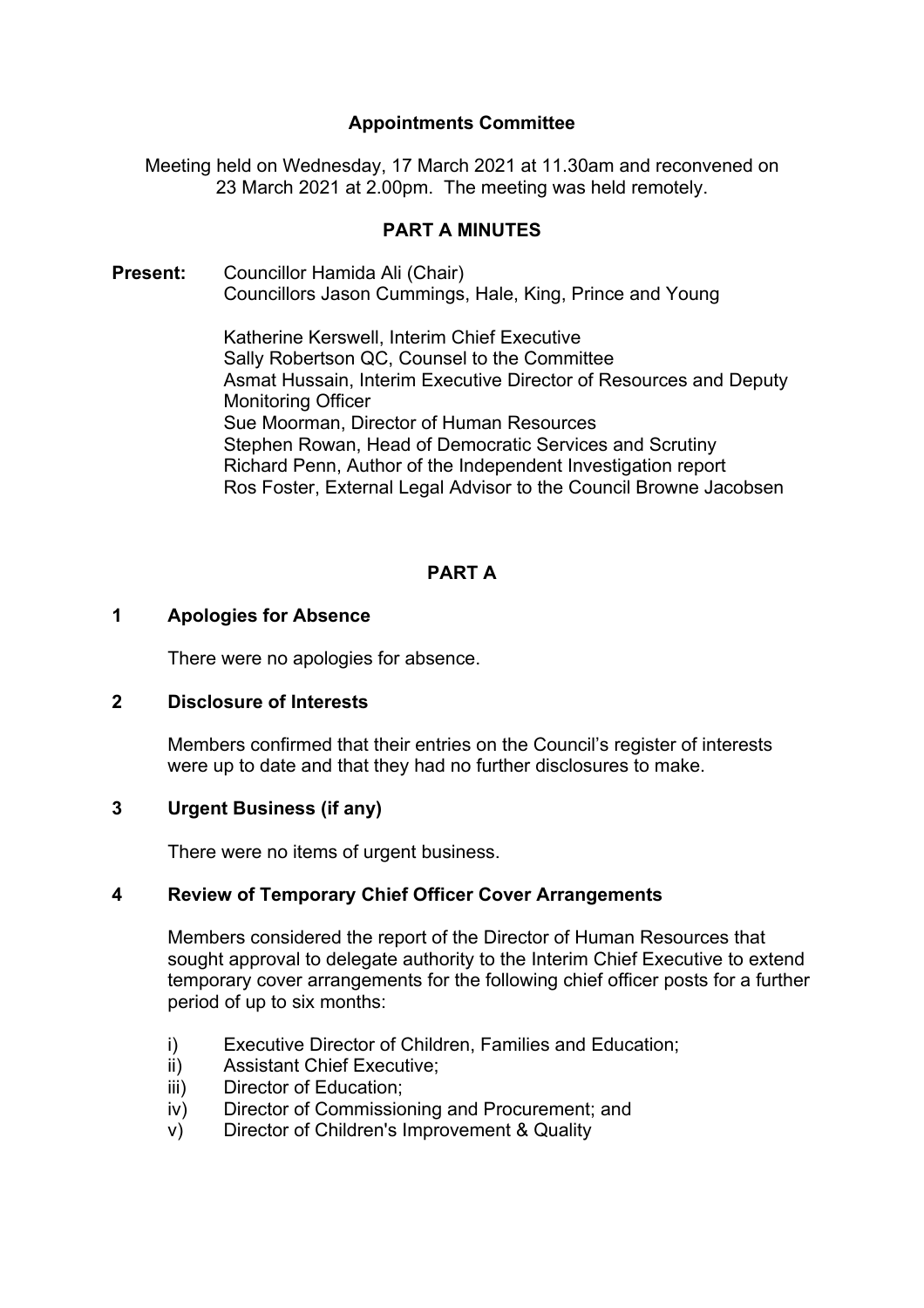The Committee heard that all of the above interim appointments had been made in September 2020 and were due to expire on 31 March 2021. The interim appointments had been made initially for a maximum of six months in accordance with the Council's Constitution.

The Committee was also asked to note the three-month extension of the agency placement cover for the Director of Housing and Social Investment.

Members heard that it had been anticipated that permanent appointments would have been made following the implementation of a revised management structure across the Council. However, while extensive consultation on a set of proposals for the reorganisation of the top three tiers of management had concluded on 31 January 2021, the restructure had to be paused due to other significant issues arising in regard to the Council's existing management arrangements.

Members heard that the recommendation to delegate authority to extend these interim appointments by up to six months would help provide stability and continuity in key roles within the council, both in regard to delivering important services and the Council's improvement plan including its challenging budget savings.

In response to a question, Members heard that the six-month extension for the Assistant Chief Executive post would be funded from the Council's transformation budget. The post was fully funded in future years in the management restructure proposals still to be formally considered and decided upon by members.

Members were also informed that, if the senior management restructure and permanent recruitment weren't completed within six months, a further report could be brought back to either Council or the Appointments Committee to seek approval to further extend the interim appointments. However, it was the intention to deliver the permanent recruitment within the next six-month period. Members also heard that, while a longer period could be requested at this stage, it was better for the council's governance to limit the extension to six months and for members to consider any reasons for further extension if necessary to do so later in the year.

Members also noted that there were no concerns regarding the performance of the temporary postholders and that any extensions to the contracts would be on the same terms as the initial six-month appointments.

# **RESOLVED:**

1.1 That, in accordance with paragraph 3.3(1) of Part 4J (Staff Employment Procedure Rules) of the Constitution, the Committee agreed to delegate to the Head of Paid Service the decision whether or not to extend current temporary cover arrangements for the Chief Officer posts set out in recommendation 1.2 below for a further period of up to six months, pending the approval of the senior management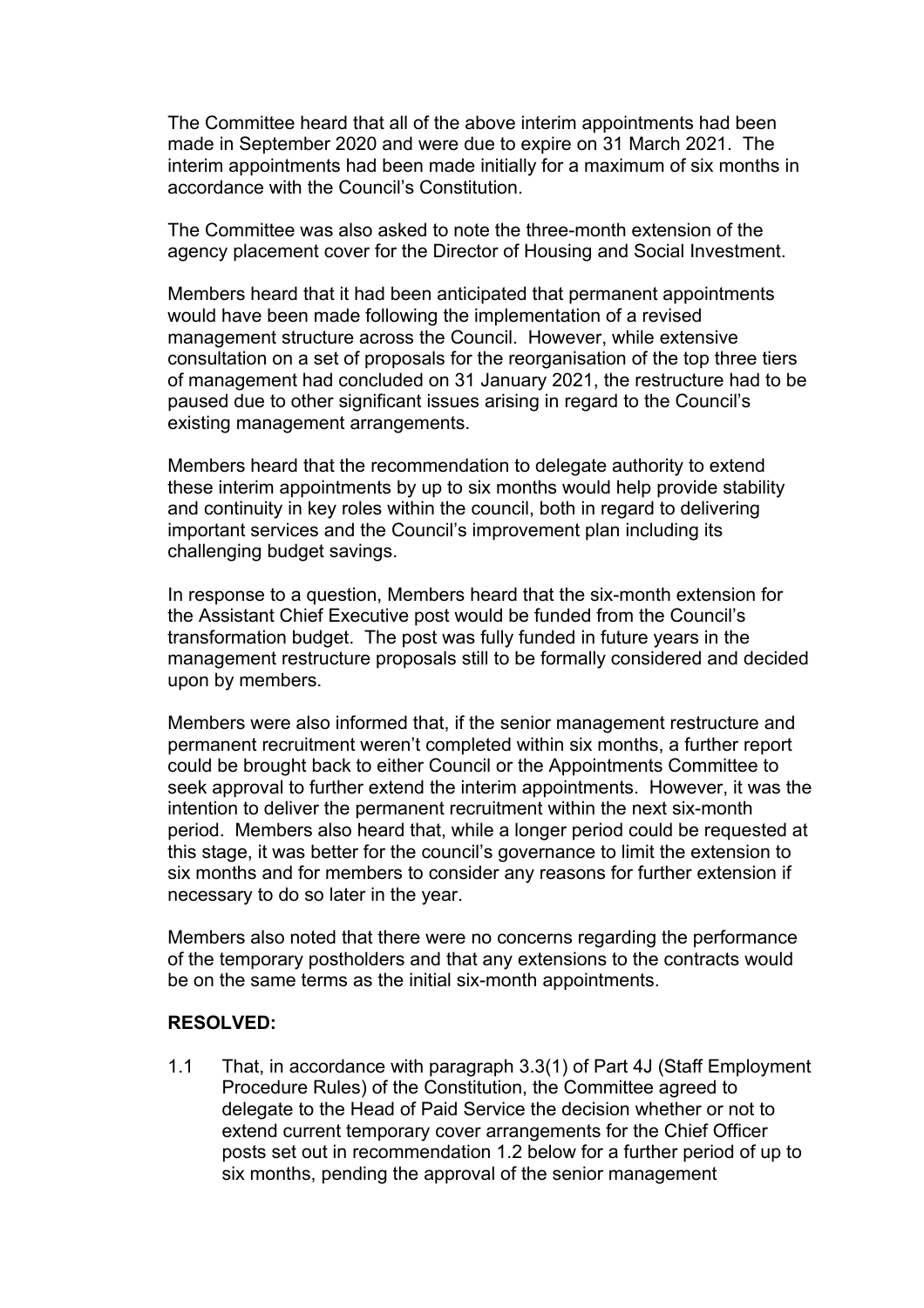reorganisation and subsequent permanent recruitment processes via the Appointments Committee. The delegation to be subject to the usual notification requirements in paragraph 3.3.3 of Part 4J of the Constitution and notifying any extension of the temporary appointments to the next meeting of full Council.

- 1.2 The Committee noted that the chief officer roles in consideration were:
	- i) Executive Director of Children, Families and Education;
	- ii) Assistant Chief Executive;
	- iii) Director of Education;
	- iv) Director of Commissioning and Procurement; and
	- v) Director of Children's Improvement & Quality
- 1.3 The Committee noted the three-month extension of the agency placement cover for the Director of Housing and Social Investment.

# **5 Independent Investigation in Response to the Report in the Public Interest**

Members considered a report that asked the Committee to receive the report of the independent investigation into corporate management actions, organisational systems and environment in response to the Report in the Public Interest ('the report of the independent investigation'). In receiving the report of the independent investigation, the Committee was further asked to assure itself that the methodology followed in the production of that report enabled the Committee to place reliance upon it in considering the recommendations detailed in the accompanying Part B report.

At the outset of the item, the Committee noted that there were both Part A and Part B recommendations and expressed a desire to consider as much of the report in Part A as possible. Members also noted that an additional Part B supplementary paper had been circulated prior to the meeting.

In introducing the Part A report, the Interim Chief Executive clarified the purpose of the report to the Committee and highlighted three points, namely: to recognise that it was necessary for the Committee to consider the report of the independent investigation for the limited purposes set out in this report only and that due to a number of ongoing confidential processes, the report of the independent investigation would not be publicly accessible at this time; to seek assurance on the methodology of the report of the independent investigation and, while extensions had been granted to two individuals named in the report to complete a factual accuracy check, this did not prevent the Committee from considering the methodology followed; and to consider the suggested lines of enquiry listed at para 4.12 of the covering report.

The Committee heard that the investigation into senior management actions had been commissioned in response to the Report in the Public Interest (RIPI) issued by the Council's external auditors, Grant Thornton. That RIPI had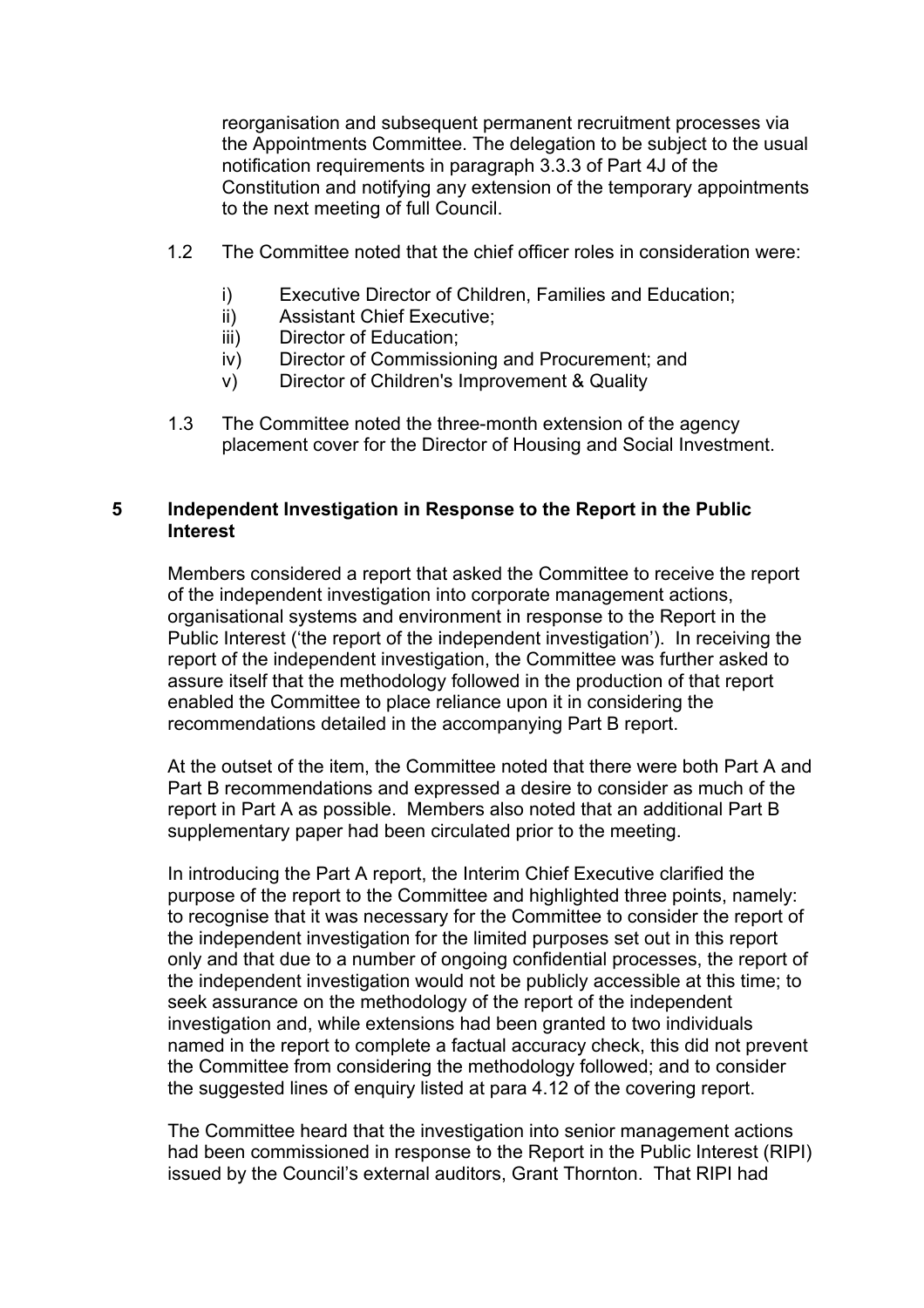detailed significant issues relating to the Council's financial position, its financial governance and its overall effectiveness as an organisation.

The independent investigation had been commissioned by the Interim Chief Executive to gain an understanding into how the Council had reached the situation identified in the RIPI and, if any concerns were identified, then due consideration would be given to whether any action would need to be taken under the relevant processes. This action had been noted by the Council at its extraordinary meeting on 19<sup>th</sup> November 2020.

The Council had subsequently committed itself to delivering a comprehensive improvement plan as part of its bid for a capitalisation direction from the Ministry of Housing, Communities and Local Government (MHCLG). The Council was required to deliver that wide reaching plan as part of the conditions made by MHCLG when it approved the capitalisation direction. Understanding how the Council had arrived in the position described in the RIPI was essential to ensure that the improvement plan contained the necessary actions so that the Council could avoid finding itself in a similar situation in the future.

Members were further informed that the RIPI had been followed by a Non-Statutory Rapid Review of the Council by MHCLG and a Strategic Review of the Council's Companies and Other Entities commissioned by the Council. The reports of both of these reviews had echoed many of the findings of the RIPI. The Council had also issued two section 114 notices as it was unable to balance its expenditure in-year without external support. A Value for Money review was being undertaken by the Council's external auditors on the refurbishment of the Fairfield Halls and that review was expected to report its findings shortly.

One of the dominant questions facing the Council was how had Croydon got into the situation that it was in and was the only Council to do so when all local authorities had faced the extended period of austerity and the pandemic? The Housing, Communities and Local Government Select Committee had invited the Leader of the Council, the Interim Chief Executive, the Interim Director of Finance and the Council's external auditor to attend one of its meetings to discuss this specific question. The Committee heard that building a clear understanding of how Croydon had got into the situation identified in the RIPI and other external assessments was essential to both understand what needed to be improved and to demonstrate to staff that a new culture of accountability and delivery was in place.

Members further heard that all those interviewed in the independent investigation were given clear directions that the investigation was to seek understanding, and that if concerns came to light they would be given full consideration under the relevant process. This was also described in the terms of reference for the investigation.

The Interim Chief Executive further highlighted to the Committee that the report of the independent investigation did not express the Council's formal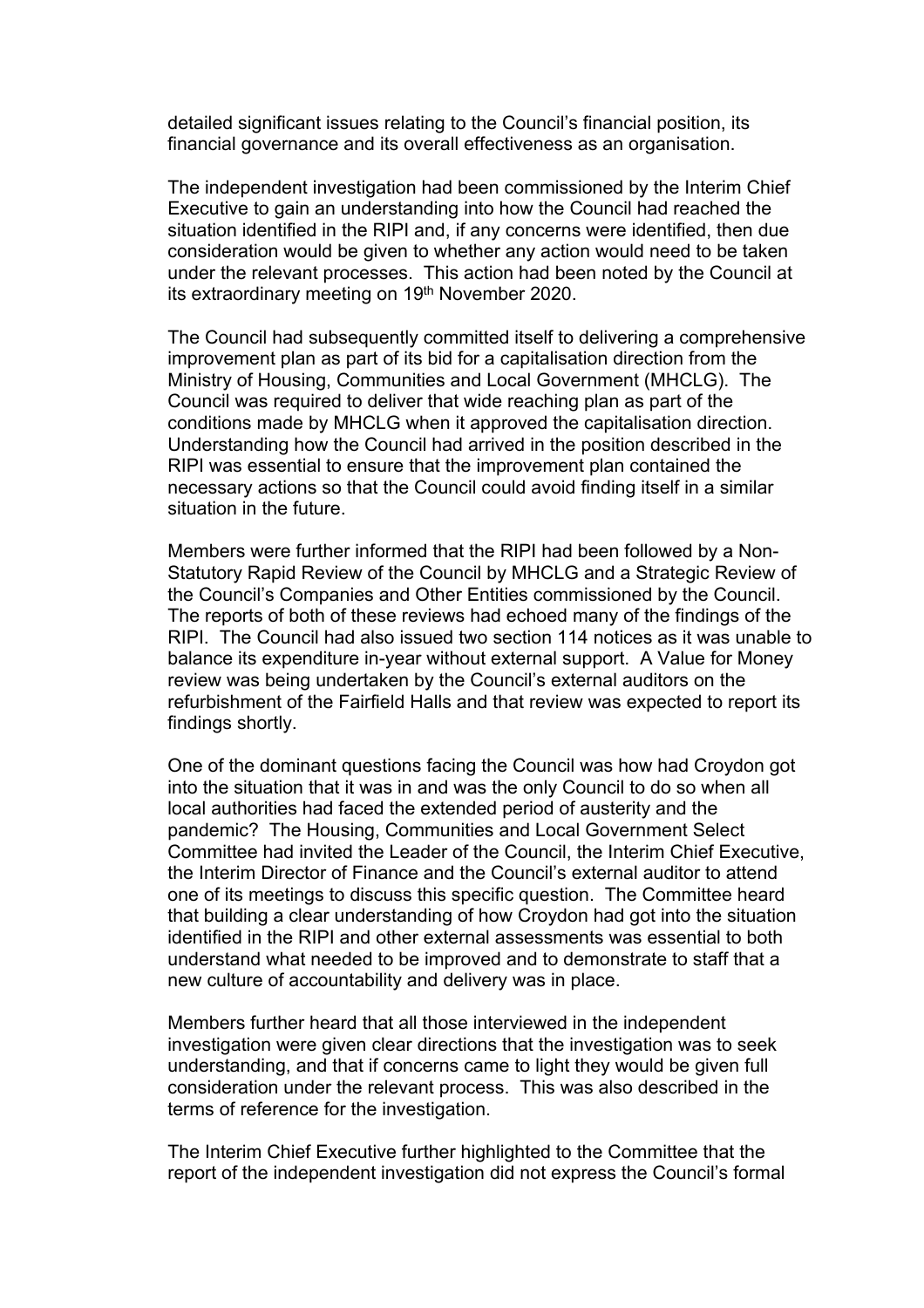views and opinions. Rather the report set out information that had already been published and detailed the genuinely held personal and professional opinions of the broad range of individuals that had been interviewed.

The interim Executive Director of Resources and Deputy Monitoring Officer informed the Committee that the Council had received three late pieces of correspondence from current and former employees in relation to the report of the independent investigation and that the late correspondence would be shared with Members in the Part B section of the meeting.

Counsel to the Committee advised Members on the tasks that it had to consider at the meeting. The task facing Members in the Part A section of the meeting was limited to receiving the report and to formally check the process that had been followed to produce the report. Members were advised that all interviewees had been given an opportunity to confirm the written record of their interview and only those confirmed notes were used.

The interim Executive Director of Resources and Deputy Monitoring Officer reaffirmed that all Members on the Committee had confirmed that, following consideration, they did not have a conflict of interest that would prevent them from considering this item.

At this stage the Committee invited the independent investigator, Richard Penn, to explain the methodology that he had followed in undertaking his investigation and in writing the final report.

The independent investigator emphasised his independence to the Committee, confirming that he had no current or historic ties to the borough, did not know any of its current elected Members or officers, save for the Interim Chief Executive, who he had encountered on occasion during their long careers in local government.

The independent investigator also emphasised his long track record in undertaking such investigations and informed Members that he had been doing so for over twenty years. This had included investigations for a wide range of public sector organisations and included Local Authorities, Government Departments, NHS bodies and Magistrates bodies.

While many investigations focused on specific allegations against individuals, the independent investigator had also undertaken several broader investigations of similar nature to the investigation he was commissioned to undertake in Croydon. In all such cases, the independent investigator had been expected to include in his report back any concerns in relation to individuals that needed to be considered under separate processes, whether those individuals were elected members or officers. That requirement was explicit in the terms of reference for the investigation in Croydon and the independent investigator took great care to ensure that all those persons that he met with were aware of the potential for other processes to follow on as a corollary of the independent investigation, though that would be a decision for the council.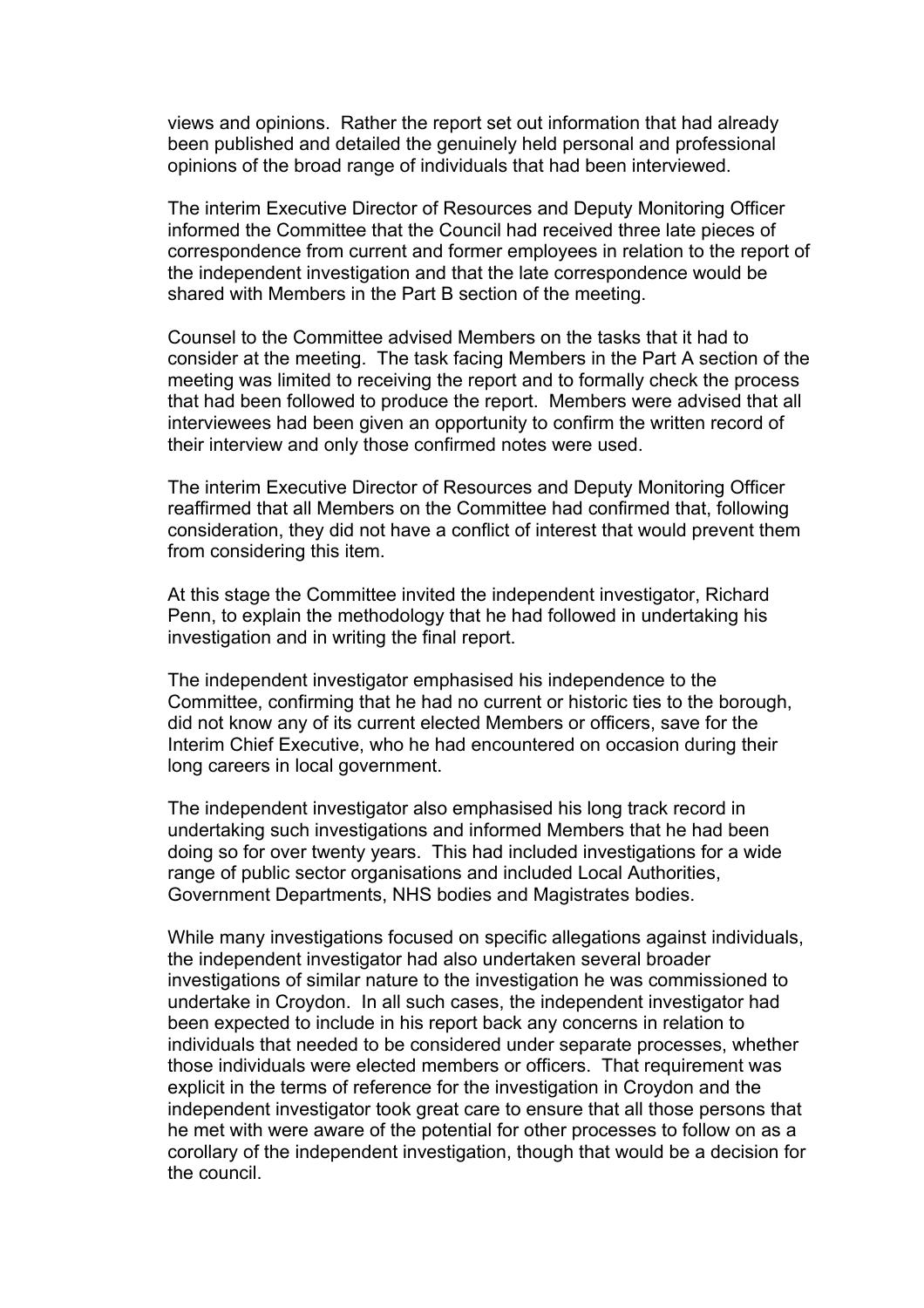Members further heard that one of the challenges of producing the report had been the commitment to anonymity and confidentiality where it had been requested. The report sought to give an indication of where all views had come from, such as from a former Cabinet Member or from an ex-employee. The final report set out the views and comments of a wide range of interviewees, and those views and comments were set in the context of a series of public reports that had described the Council's failures.

Work on the investigation and report had begun at the end of November or early December 2020, in a context of many Members, staff, residents and others holding concerns that the investigation and report could be a 'cover up' and that those Members and officers primarily responsible for the Council's failings would not be held to account.

Set against this wider context, the investigation and report had been conducted to ensure that it was credible, independent, respected anonymity while addressing both the terms of reference and the specific concerns raised by those involved.

The Independent Investigator had received one challenge that the report had not drawn on all of the relevant documentation that it was required to. Members heard that this was not the case and that all relevant documents that had formed part of the considerations of the findings in the report were listed in full in the appendices.

The Independent Investigator also described the process by which individuals had come to be interviewed. Some interviewees such as members of the executive leadership team and the Cabinet had been obvious to be approached to be interviewed. Names were suggested by those who were being called for interview and an offer via the interim chief executive's weekly message via email and on the intranet had also been made by the Council to any member of staff to contact the Independent Investigator if they wished to be interviewed. These steps resulted in more than 60 people being interviewed. Every person that put themselves forward was interviewed without exception.

The Council had also taken steps to ensure that people could put themselves forward to be interviewed without fear of recrimination. This was one of the key reasons why the investigation and the report sought to ensure that contributions were anonymised as far as possible.

In questioning, Members heard that the Independent Investigator had originally been an economist by training and had been a Chief Executive of a number of large local authorities. He had a strong working knowledge of both local government and of employment law. The Investigator also had access to legal advice through the Council if it was required.

The Committee also heard that the terms of reference for any investigation would be based upon whatever incident or events took place that required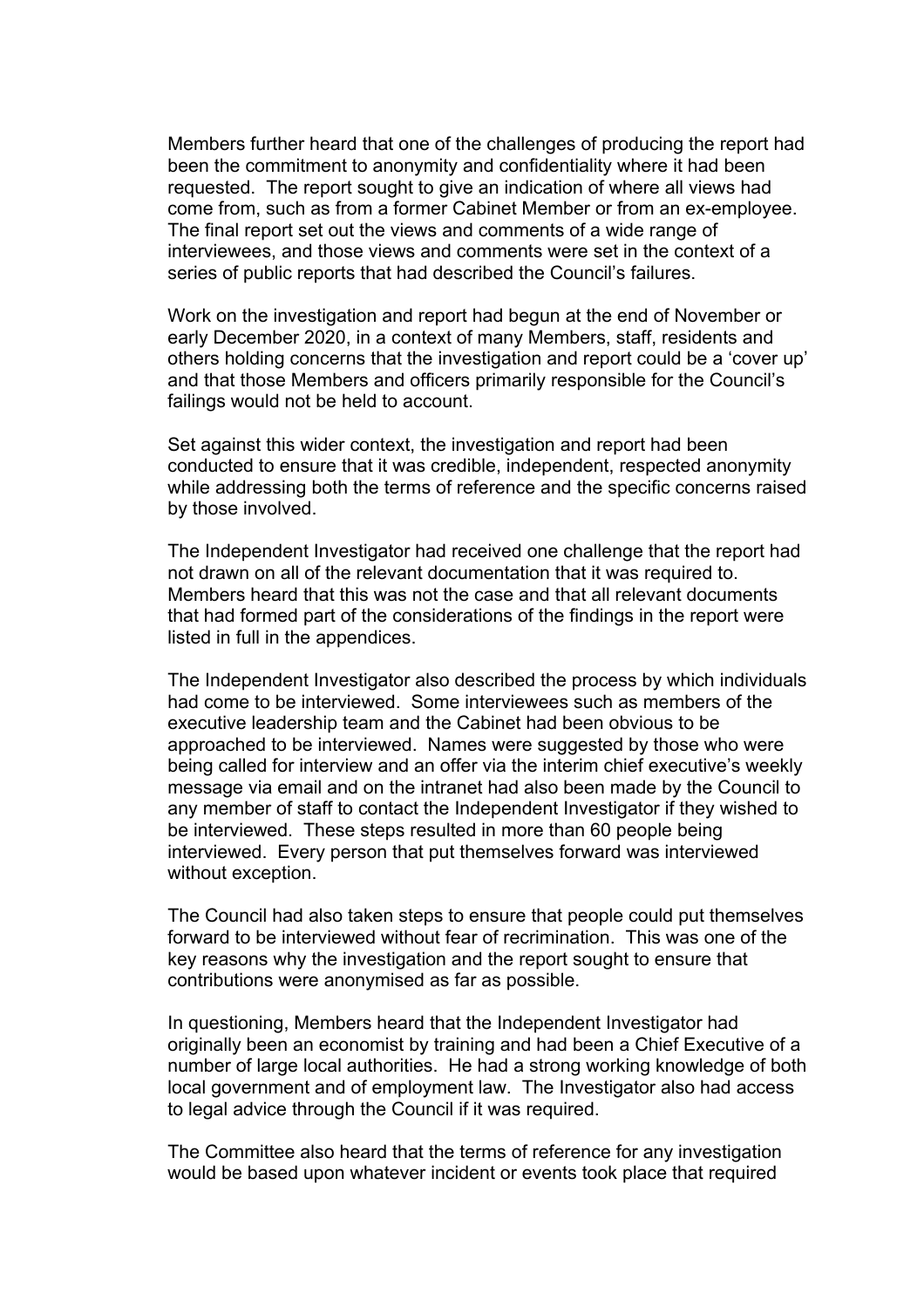investigating. In Croydon's case, the prompting event had been the Report in the Public Interest and the finding that there had been 'collective corporate blindness'. The terms of reference had on that basis sought to identify why that had been the case.

In response to a question, the Committee also heard that the Independent Investigator had never faced an allegation that he had either strayed beyond or not complied with the terms of reference of an investigation that he had undertaken. There had been occasions where during an investigation it had been necessary to request that the commissioning body considered redefining their terms of reference which did not include areas that were being uncovered during an investigation. This had not been the case during the investigation in Croydon, where the Independent Investigator had been satisfied that he had complied with the broad terms of reference.

The Committee also heard that the Independent Investigator had a body of experience of undertaking investigations that were focused at an organisational level rather than solely on individual conduct. This included a recent review of organisational culture at the States of Jersey and one at another London Borough focussed on the operational culture of the senior officer team.

Members also heard that the report aimed to be clear in describing how the Council had found itself in the position described in the RIPI, and set out those findings in separate themes, such as the Executive Leadership Team, the Cabinet, the culture of the council and so on. The report also described the factual steps that had been taken by the Interim Chief Executive and others to change the culture of the organisation to ensure that the Council did not find itself in a similar position again in the future.

During the investigation, the Independent Investigator had been cognisant that the report may lead to further investigations being required in relation to individuals under relevant formal processes. This had been kept in mind throughout the investigation so that any subsequent recommendations to the Council to give serious consideration to taking such actions were made with both confidence and relevant evidence.

The Committee further heard that the Independent Investigator had been impressed when he had heard that the Interim Chief Executive had expressed her commitment to take whatever steps and actions were necessary to demonstrate that the Council had changed. The interviews that the Investigator had taken had undertaken with the Interim Chief Executive, the Leader of the Council and other senior officers had demonstrated to the Investigator that there was a yearning at the Council to become an organisation that had learning and accountability at the heart of its culture and to put right the failures that had been identified.

In response to a question, Members heard that the methodology used by the Independent Investigator varied between investigations based on the specific circumstances. However, the Independent Investigator would always seek to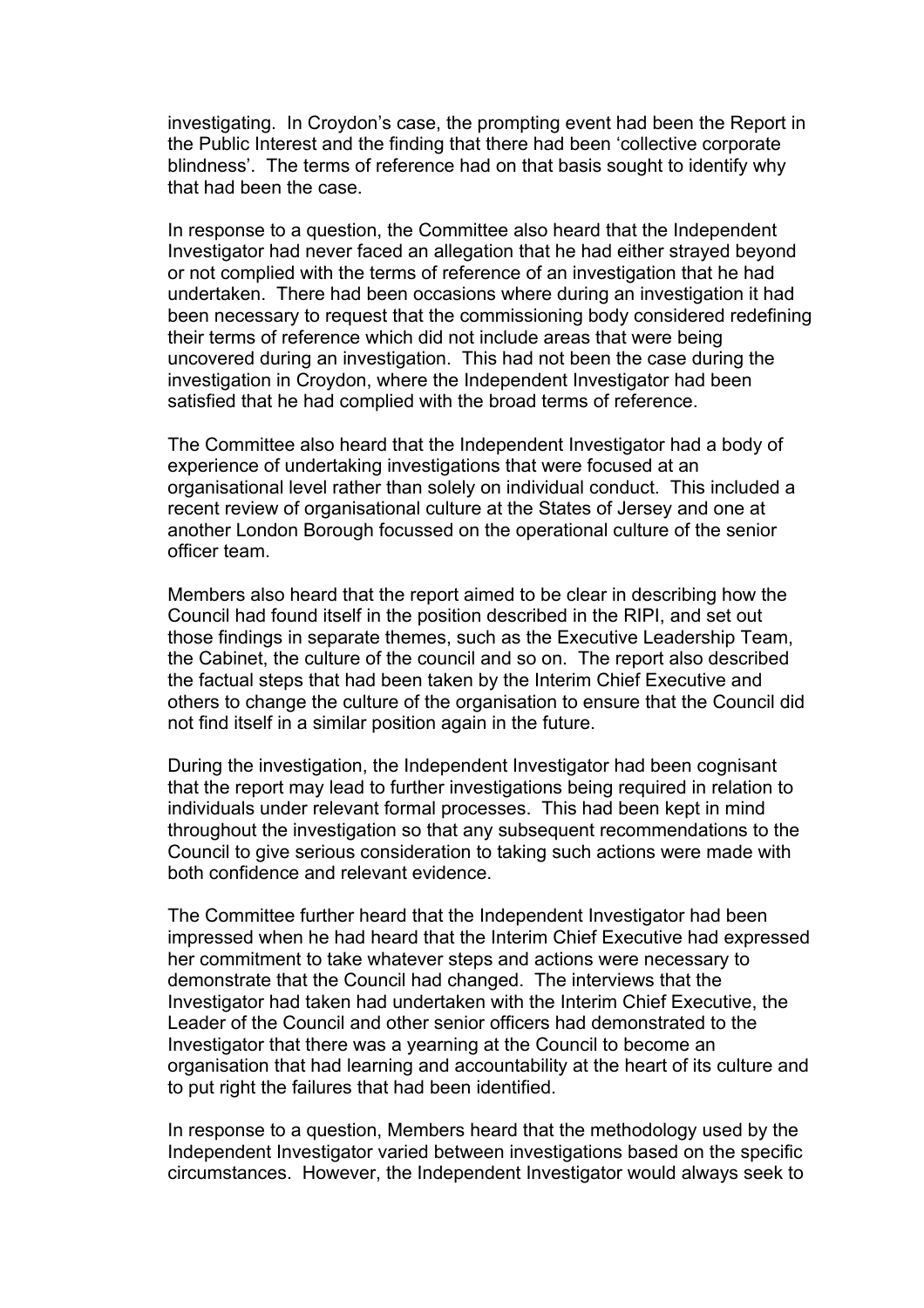give a strong focus to demonstrating his neutrality and independence in any investigation, as well as ensuring that any person with a legitimate contribution to make to an investigation was always given the chance to do so if they wanted to.

The Independent Investigator also informed the Committee that he would have ordinarily have preferred to have met interviewees in person, but that this had not been possible due to the COVID 19 restrictions that had been in place. However, this had not compromised the investigation nor the investigator's understanding of the points being raised during interviews. The production of draft notes for interviewees to amend and redraft had further ensured that the Independent Investigator had not misunderstood any points that had been raised. Interviewees were also given the opportunity to provide additional and further information through this process and this opportunity had been taken up by a number of interviewees during the investigation.

The Committee was further informed that the process for each interview started with an explanation from the Independent Investigator of who he was, his background and the introductory text included at appendix three to the report. The Independent Investigator would then not rely on set questions, but rather let the interview flow while using prompts. At the start of the interviews, the Independent Investigator was very dependent upon the terms of reference and other written documentation to guide interviews. However, as interviews were undertaken, the information provided helped to develop the Independent Investigator's knowledge and understanding of what had taken place in Croydon and helped to inform lines of questioning in subsequent interviews. As there had been over 60 people interviewed, it had not been possible to go back to every interviewee to ensure that they had all been asked the same questions. However, where the Independent Investigator had felt that contributions from interviewees had been of significant importance, he had returned to early interviewees to test if those contributions were correct or true.

The Independent Investigator had identified themes for the investigation based on both the findings of the RIPI, his underpinning knowledge of how local government works, and his experience of previous investigations focussed at an organisational level.

Members also heard that the Independent Investigator hadn't sought to edit contributions from interviewees, save to anonymise them. Elements from interviews were then gathered into the themes of the report. There had been no 'cherry-picking' of contributions and almost everything that had been raised in interviews which had been signed off had been included in the draft report.

The Committee also heard that in relation to one of the outcomes described in the terms of reference, namely "to demonstrate the seriousness of the Council's intent to establish a new organisational culture that has learning and accountability at its heart", the measures of success would be in the future.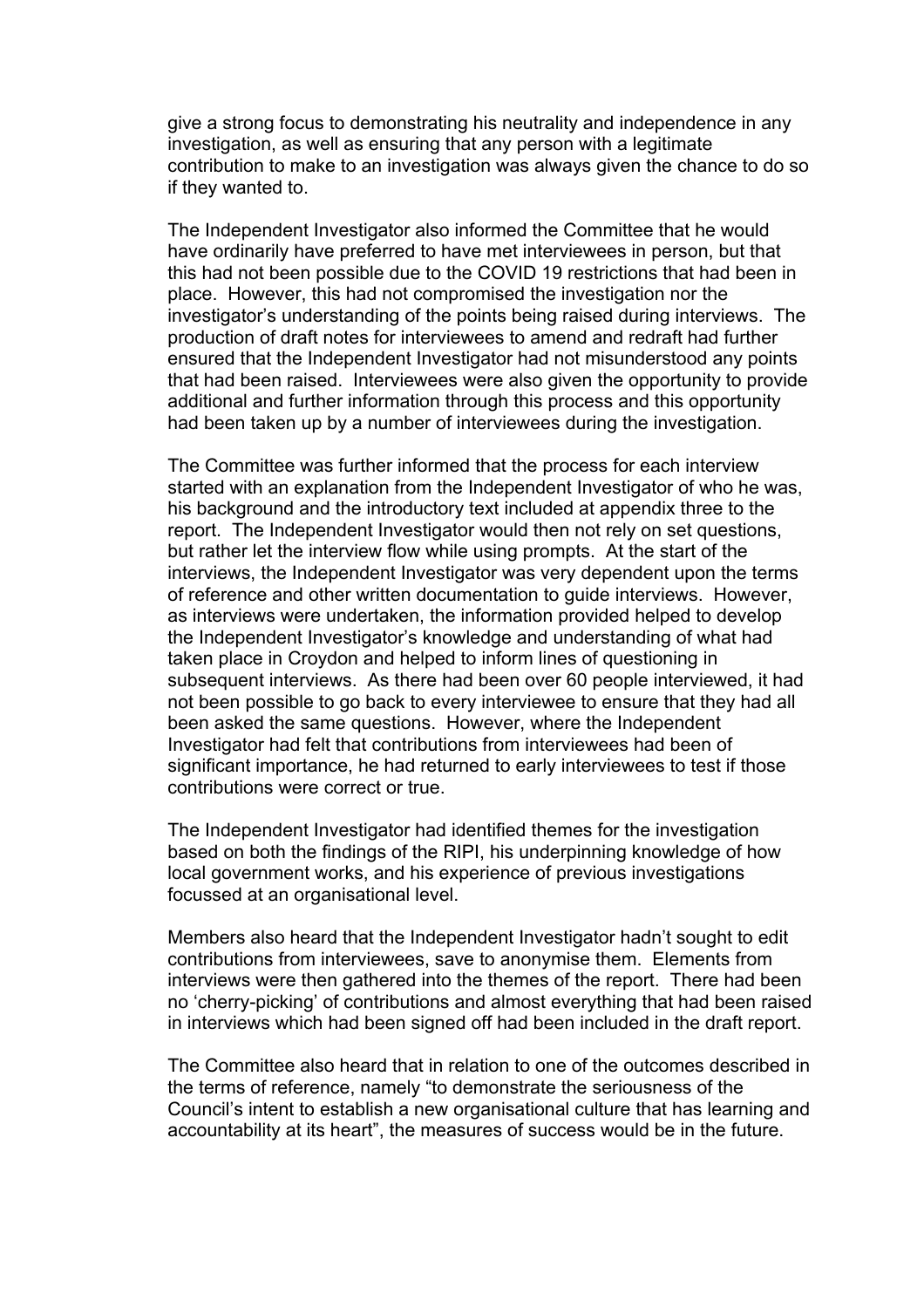The theme around culture in the report sought to set out how serious the cultural issues in the organisation had been and that the actions being proposed in relation to the reorganisation of the Council were, in the Independent Investigator's assessment, designed to support the delivery of the above outcome.

Members noted that the report contained a triangulation of the views and opinions of those persons interviewed and questioned if there was a conflict between those subjective views and the raising of concerns against individuals. The Independent Investigator informed the Committee that the opinions and conclusions from both the interviewees and written documentation would always need to be tested in a proper process where it related to action against individuals. The report in front of the Committee described how the Council had got to the position described in the RIPI and also that it was clear that there were also concerns that needed to be tested in the proper processes.

The Committee also heard that the report was balanced and drew equally on written evidence as it did the views and opinions expressed during interviews. A number of written documents were provided to the Independent Investigator at the outset of the investigation and more were requested by him during its course. The full list of documents considered were listed in an appendix to the investigation report. The Independent Investigator had been provided with a copy of every document that he had requested and had encountered no difficulties in receiving them.

In seeking assurance that there were opportunities for all officers and Members to participate in the investigation, the Committee heard that every person suggested to be interviewed was approached and that every person that requested an interview was interviewed.

The Committee sought clarification that all persons interviewed could do so 'without fear of recrimination' for being interviewed, rather than any form of 'amnesty' being offered for the actions, inactions and decisions that led to the council's failures. The Independent Investigator confirmed that this was the case and that around ten of the 64 persons interviewed had asked that their contributions be anonymised. The Interim Chief Executive further informed the Committee that in the autumn of 2020 there had been a real anxiety amongst staff around speaking freely and a fear of being subsequently bullied or targeted. The commitments around anonymity for those participating in the investigation had been raised with the executive leadership team when they had been consulted on the terms of reference. The invite letters sent to the initial 31 people identified for interview had included the original brief for the investigation and had then been subsequently sent the full terms of reference. All other interviewees were sent just the terms of reference and these were also published on the council's intranet site for all staff.

The Committee was also informed that approximately 20% of interviewees sought to make substantive changes to the record of their interview, both in terms of wishing to remove comments or to add comments. There were also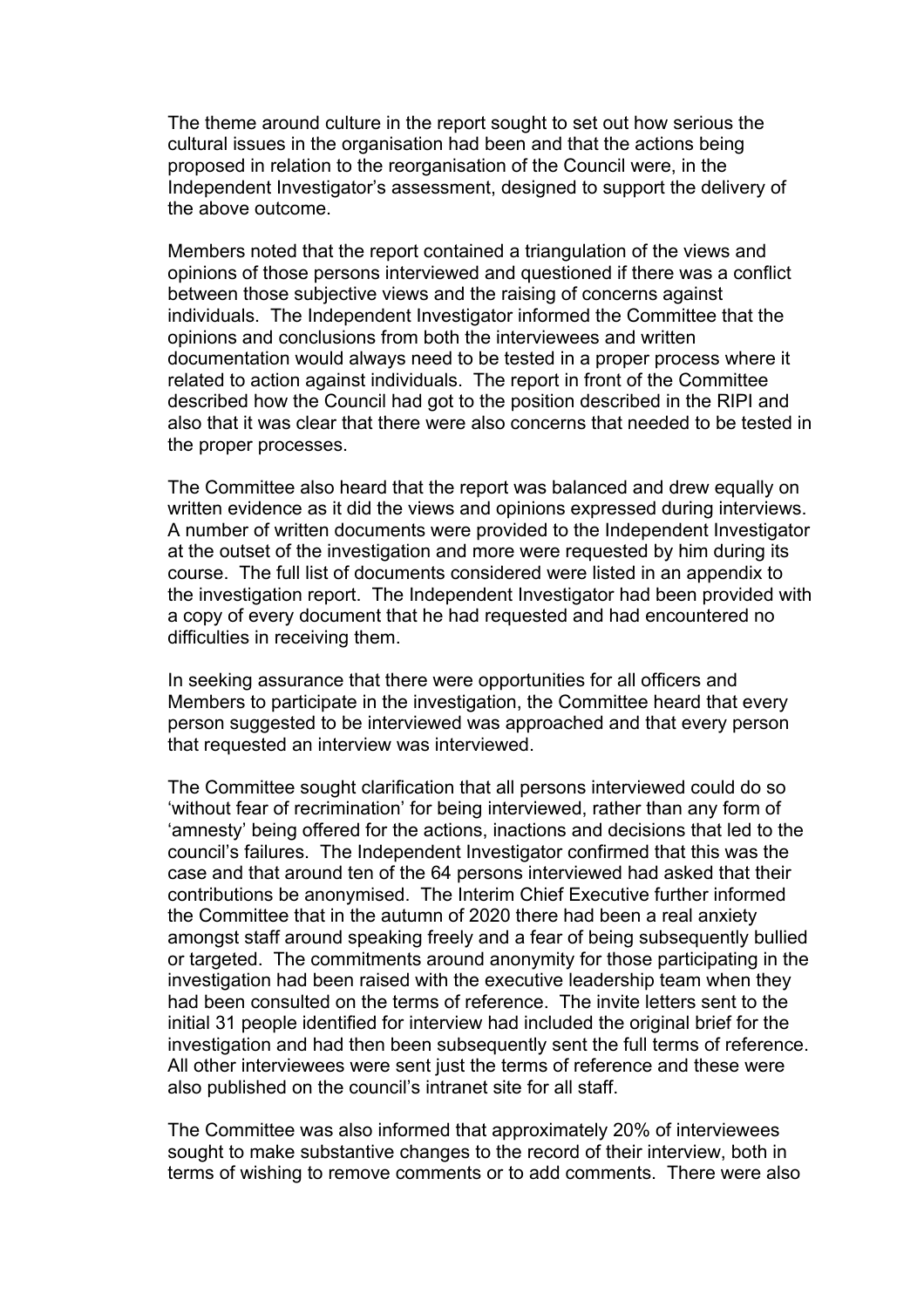around 10-12 interviewees that added additional information through the process of agreeing the record of their interview that had not been covered in their meeting with the Independent Investigator. The process of agreeing the records of each individual's evidence was designed to both make sure that it was accurate and also a reflection of what they would be prepared to say on the record if their evidence was needed for other formal processes. None of the interviews had been video or audio recorded by the Independent Investigator. It was understood that one interviewee had recorded their interview without the knowledge or agreement of the Independent Investigator.

The Committee also heard that every interview that was used had an agreed and signed record of the interview.

The Independent Investigator also confirmed that he had received no external pressure or influence on his investigation or report. The Independent Investigator had worked with the Interim Chief Executive at the start of the process to identify the initial list of documents and interviewees, and also to finalise the terms of reference to include the provisions around anonymity, but there had been no other external influences beyond that. At no point in the process did the Independent Investigator feel that his independence and neutrality was being compromised or was at risk of being compromised.

Members further heard that the process of seeking legal commentary on the report had not introduced any substantive changes to the conclusions and recommendations that the Independent Investigator had reached. This point was confirmed by the external legal advisor to the Chief Executive, Ros Foster.

The Committee agreed to consider the Part B aspects of the report before returning to Part A to formally consider the Part A recommendations.

#### **6 Exclusion of the Press and Public**

The following motion was proposed by Councillor Young, seconded by Councillor King and agreed by the Committee to exclude the press and public for the remainder of the meeting.

"That, under Section 100A(4) of the Local Government Act 1972, the press and public be excluded from the meeting for the following items of business on the grounds that it involves the likely disclosure of exempt information falling within paragraphs 1 and 2 as indicated in Part 1 of Schedule 12A of the Local Government Act 1972, as amended".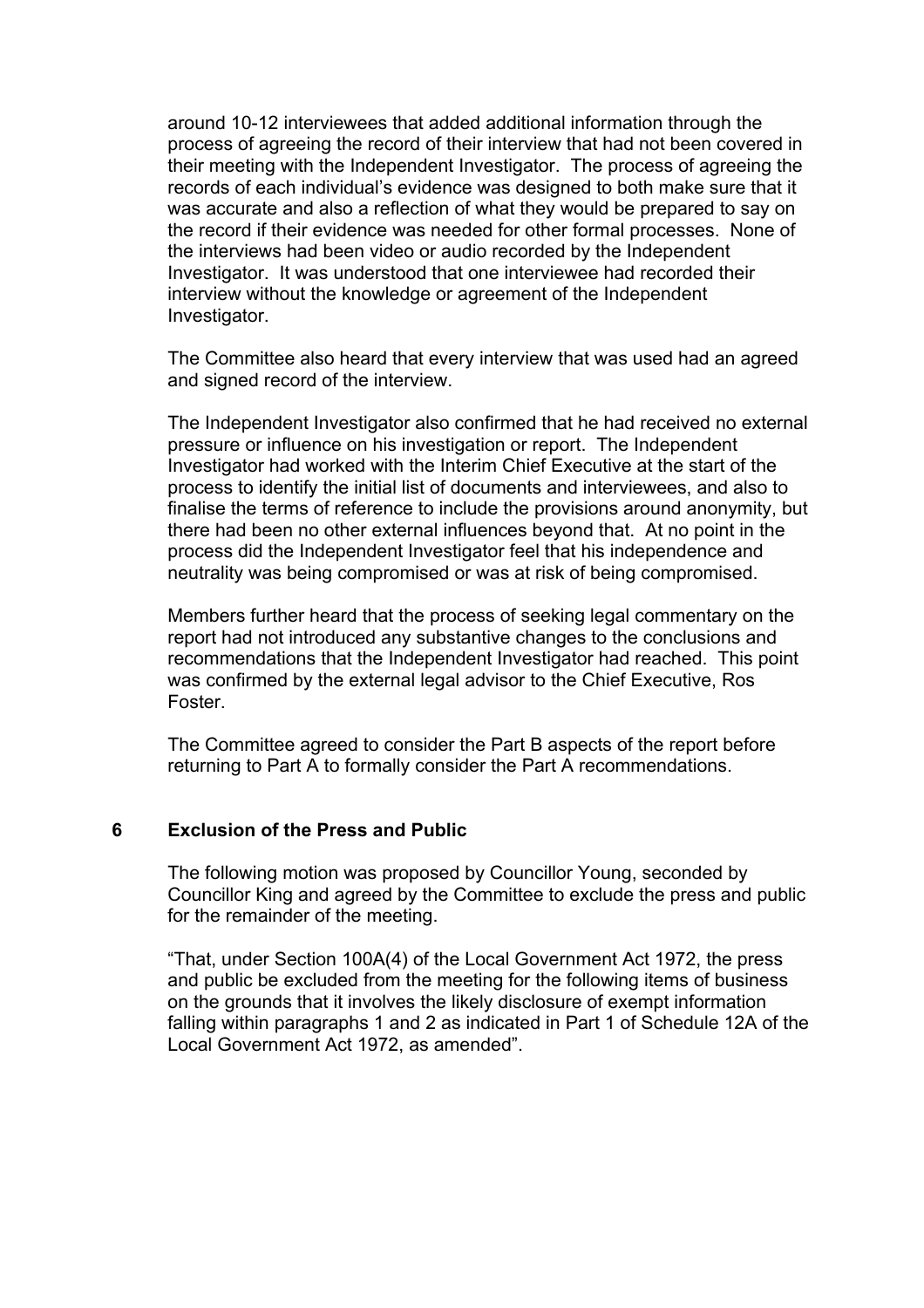### **7 Independent Investigation in Response to the Report in the Public Interest**

*Please note that a confidential minute has been produced for this agenda item.*

At 3.35pm the Committee returned to Part A and agreed to adjourn the meeting until 23 March 2021.

The meeting reconvened at 2pm on 23 March 2021. Attendance at the meeting was unchanged from 17 March 2021, save for the addition of an officer in attendance, namely Richard Barlow, who was also an external legal advisor to the Council and was attending in place of Ros Foster.

# **5 Independent Investigation in Response to the Report in the Public Interest, continued**

The Chair summarised the Committee's earlier deliberations in regard to agenda item 5, Independent Investigation in Response to the Report in the Public Interest, and the corresponding Part B item.

The Chair also confirmed that the Committee had been circulated a supplementary Part A paper in relation to agenda item 5, a second supplementary paper in relation to the corresponding Part B item and three further Part B appendices.

The Interim Chief Executive clarified that there were a number of aspects for the Committee to consider in relation to the report of the independent investigation. The first was to satisfy itself that the methodology of the report was sound and a fair and proper process. The Committee would also hear the feedback from the Independent Investigator in relation to the fact checking process that had been underway in relation to the report of his investigation and would be asked to consider additional submissions received from those involved in the fact checking process. The Committee would be required to give full consideration to the legal, financial and risk paragraphs of both the Part A and Part B reports. Finally, the Committee would be asked to give consideration to both the Part A and Part B recommendations.

The Interim Chief Executive further drew the Committee's attention to the importance of the other reports that had been published in relation to the Council's recent failings, and explained that the report of the independent investigation should be considered in the context of the wider body of reports into the Council's failings.

Before returning to the consideration of the methodology of independent investigation, the Interim Chief Executive explained her rationale for commissioning that investigation.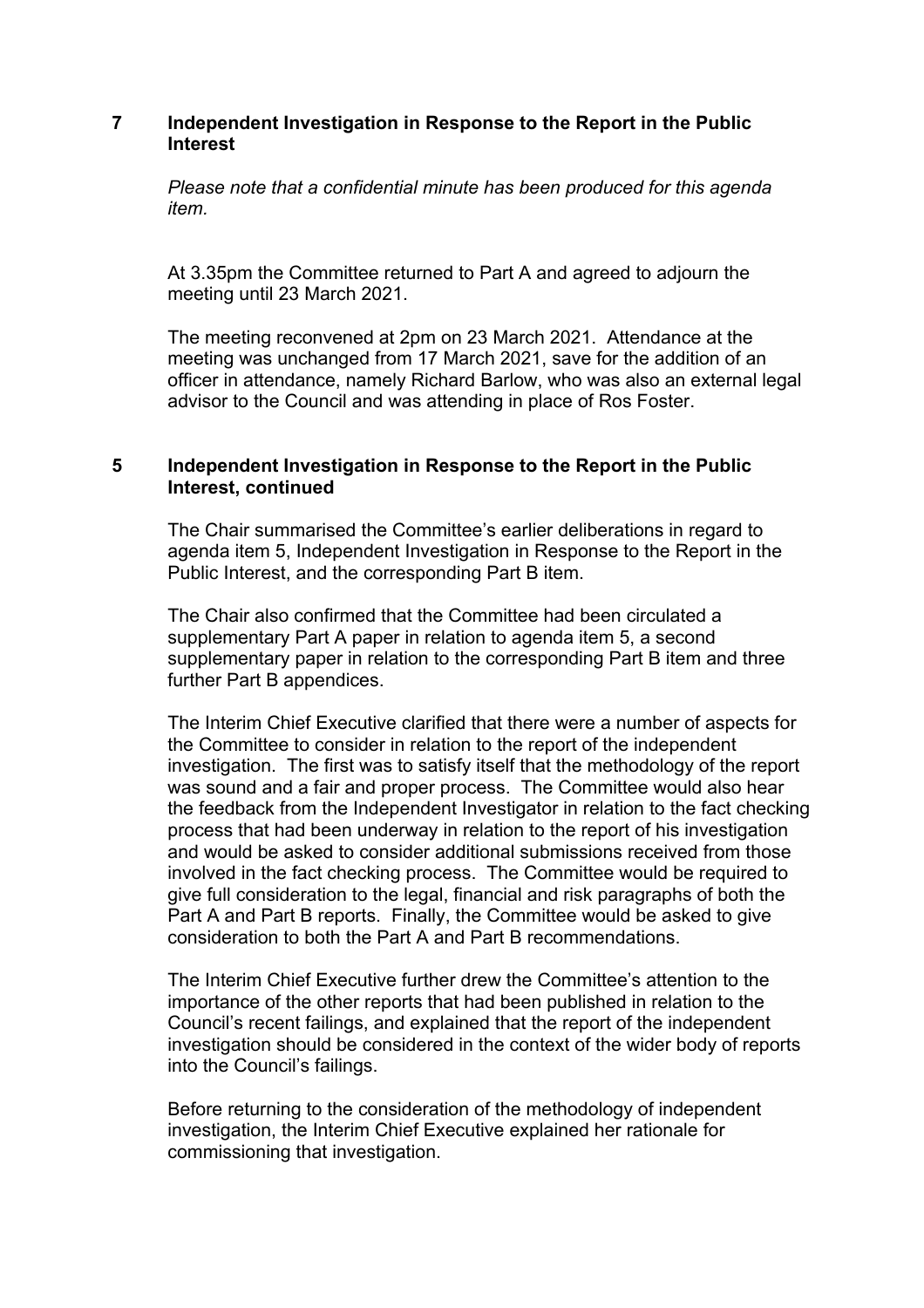Members heard that the receipt of a Report in the Public Interest from external auditors would ordinarily be enough to commence formal processes against Members or Officers. However, in light of the seriousness of the Council's failings, the Interim Chief Executive commissioned the Independent Investigation in order to gain a more detailed understanding of how the Council had reached the position that it was in. The investigation was an additional step that had also been taken in recognition of the seriousness of the Council's situation, the seniority of the individuals involved and to support the Council's commitment to developing an improvement plan.

The Committee was also advised that the report of the independent investigation would look and read differently in its construction to a disciplinary report, as it had been drafted to help develop an understanding of how the Council reached the position that it found itself in, by listening to as many people as chose to participate in the review.

A Member informed the Committee that they had received correspondence directly from a third party in relation to this agenda item and sought clarity on whether or not they could ask questions on it. The Committee was advised that they should focus only on the information that had formally shared with them by the Council and also noted that it was anticipated that further correspondence would be circulated to them in the Part B session in relation to this item.

In response to a question, the Independent Investigator informed the Committee that he stood by his responses in the earlier session of the Committee meeting and that there were points that had come out of the Maxwellisation process subsequently that he would speak to in the Part B session of the meeting.

A Member of the Committee expressed concern regarding information being supplied by third parties directly to the Council and sought clarity on how direct contact should be dealt with. The Committee heard from the Interim Executive Director of Resources and Deputy Monitoring Officer that any information received should be referred to her in the first instance for consideration and that any information not received through the proper Council process should be disregarded. The Interim Executive Director of Resources and Deputy Monitoring Officer also agreed to advise Members following the meeting on the difference between the consideration of the proper business before a Committee and how Members should treat lobbying by external parties.

#### **6 Exclusion of the Press and Public**

The following motion was proposed by Councillor Young, seconded by Councillor Prince and agreed by the Committee to exclude the press and public for the remainder of the meeting.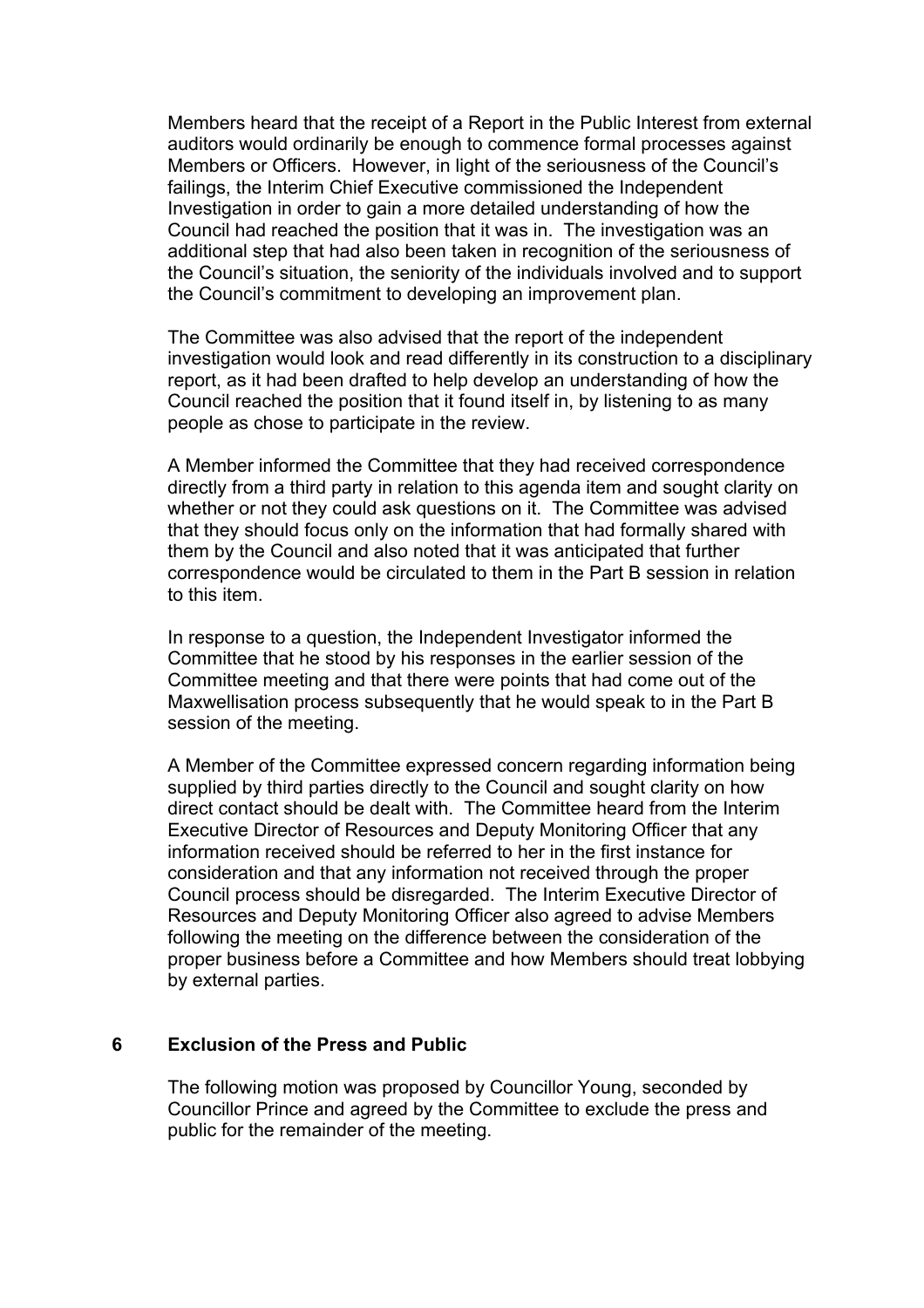"That, under Section 100A(4) of the Local Government Act 1972, the press and public be excluded from the meeting for the following items of business on the grounds that it involves the likely disclosure of exempt information falling within paragraphs 1 and 2 as indicated in Part 1 of Schedule 12A of the Local Government Act 1972, as amended".

# **7 Independent Investigation in Response to the Report in the Public Interest Continued**

*Please note that a confidential minute has been produced for this agenda item.*

At 4.28pm, the Committee returned to Part A and agreed to adjourn the meeting until 6.30pm that evening.

At 6.30pm the Committee resumed and immediately agreed to adjourn. The meeting subsequently resumed at 7.46pm.

# **6 Exclusion of the Press and Public**

The following motion was proposed by Councillor Young, seconded by Councillor Prince and agreed by the Committee to exclude the press and public for the remainder of the meeting.

"That, under Section 100A(4) of the Local Government Act 1972, the press and public be excluded from the meeting for the following items of business on the grounds that it involves the likely disclosure of exempt information falling within paragraphs 1 and 2 as indicated in Part 1 of Schedule 12A of the Local Government Act 1972, as amended".

# **7 Independent Investigation in Response to the Report in the Public Interest Continued**

*Please note that a confidential minute has been produced for this agenda item.*

At 10.23pm, the Committee agreed to return to the Part A agenda to conclude consideration of the recommendations in relation to Agenda Item 5.

# **5 Independent Investigation in Response to the Report in the Public Interest continued**

The Committee returned to consideration of the updated recommendations in the report and